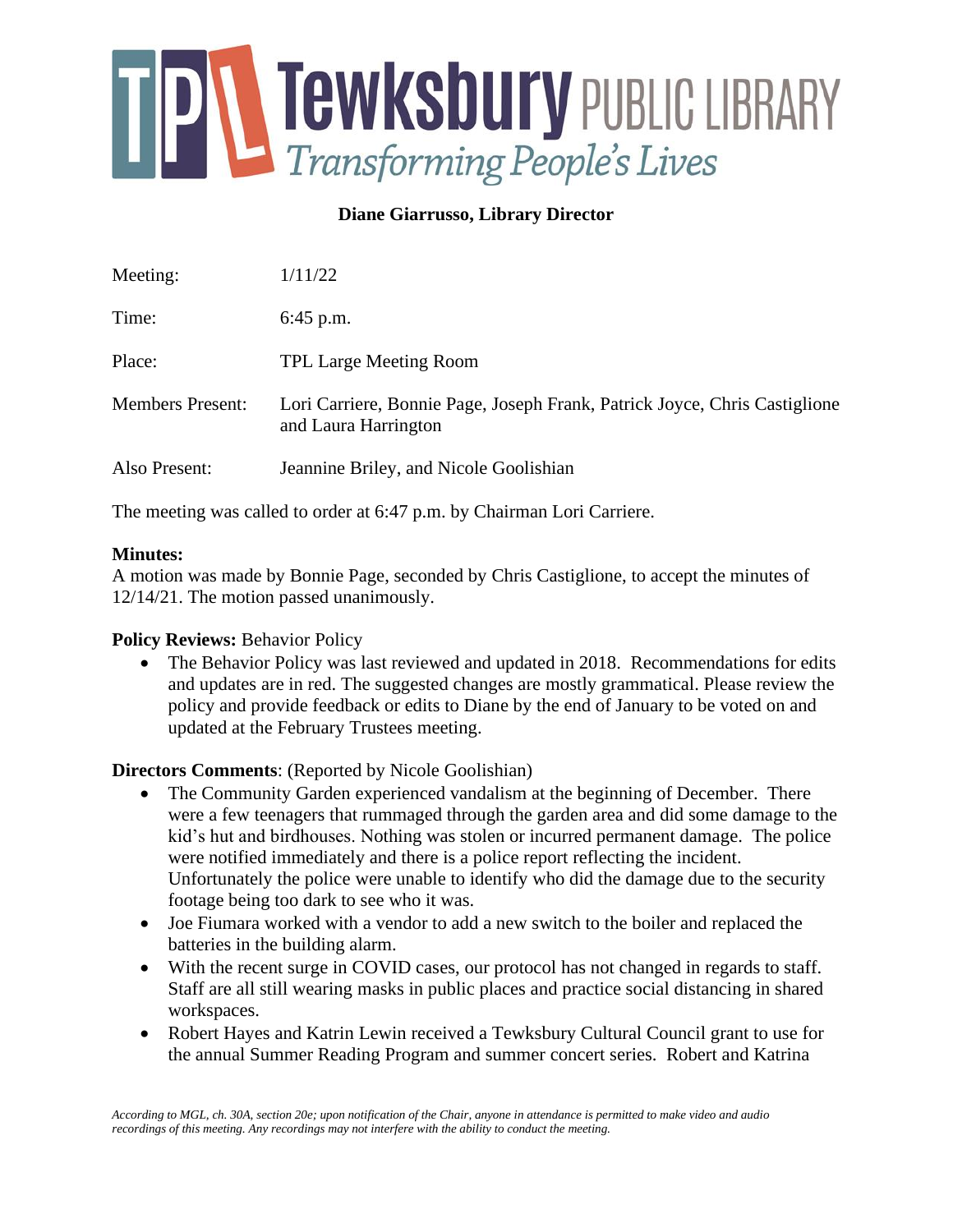were granted the funding amounts they requested for this summer's programs. The Summer Reading theme this year is the outdoors.

- We have a staff training initiative that is grant funded by the 2022 Municipal Cyber Security Awareness Training Program. This is sponsored by the Massachusetts Executive Office of Technology Services and Security. Our Technology specialist Anne Kelley is taking on this training and working with staff throughout the year.
- Katrina Lewin, Nicole Goolishian, and Diane Giarrusso applied for a \$15,000 grant through Winchester Hospital as a part of their annual Community Health grant. The funding would provide for the establishment of a wellness corner in the library. This space would be designed with mental health, wellness, and mindfulness materials and resources. We will be notified by February  $11<sup>th</sup>$  as to our grant status.

**Reporting of the Friends Meeting:** Chris Castiglione and Lori Carriere attended the meeting.

- Various talk about fundraising activities.
- The Family Fun Day is still on for now. We reserved Sunday March  $20<sup>th</sup>$  for that event for a 4-hour period.
- They are discussing the fee structure for the members of the Friends of The Library.
	- o They opted not to increase the cost of dues for the 2022 membership year.
	- o They are researching the fee structures of what surrounding towns offer.
- Vic's Waffle House "Breakfast for Dinner" fundraiser set for January 24<sup>th</sup> from 3pm to 7pm.
- February coffee fundraiser for "Love Your Library" month. Buy coffee online and a percentage goes to them.
- Book and puzzle swap set for Wednesday January  $12<sup>th</sup>$  at 2pm.
- They have a new Secretary, Liz Robinson and a new treasurer.
- February  $2<sup>nd</sup>$  is date of the next Friends meeting.
	- $\circ$  The annual board meeting is Saturday April 9<sup>th</sup>.

**Member Comments:** Bonnie Page wanted to say that it is wonderful to hear all the great things that go on every month and collaborating with the community.

## **Public Comments:** None

## **Future Meetings:**

February 8, 2022 - 6:45pm March 8, 2022 – 6:45pm April 12, 2022 – 6:45pm May 10, 2022 – 6:45pm

## **Adjourn:**

Lori Carriere made a motion to adjourn the meeting, Chris Castiglione seconded the motion. The motion was passed unanimously, and the meeting adjourned at 7:12 p.m.

Respectfully submitted,